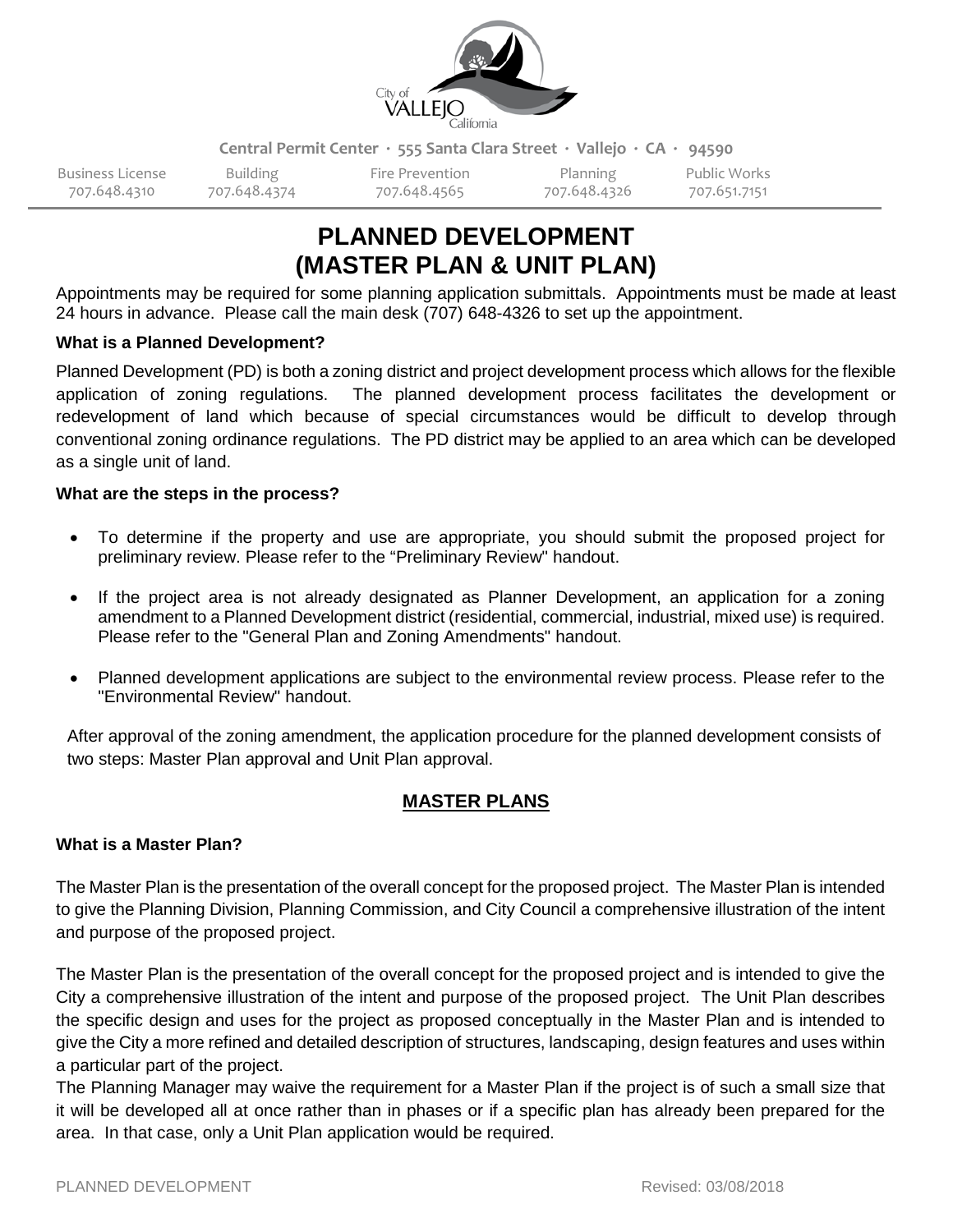### **What is required for a Master Plan submittal?**

### **MASTER PLAN CHECKLIST**

**The following items must be submitted for a complete application. To ensure that all items are provided, please check off the box for each item that is shown. If an item is not applicable, write N/A next to the box. Incomplete applications will not be accepted.** 

**Application:** A completed planning application signed by the property owner and applicant.

**Fee:** An application fee of \$

A public notice fee of \$

**Description:** Three (3) sets of a written description which includes the site location, total project acreage, existing character and use of the site and adjoining properties including current zoning, description of the project and its intent and purpose, provision of infrastructure, relationship of the project to the Vallejo General Plan.

**Site Plan:** Three (3) copies of 24" x 36" (full-size) plans to include the following:

- $\Box$  Scope and phasing of the project
- $\Box$  Topography, natural features and, if applicable, location of view corridors
- $\Box$  All buildings and structures
- $\Box$  Public and private rights-of-way
- $\Box$  Utilities and existing and proposed easements
- $\Box$  Parking and loading areas
- $\Box$  Pedestrian areas and public and private open spaces
- $\Box$  Planting areas
- $\Box$  Public facilities, if applicable
- $\Box$  Location of nearest fire hydrants
- $\Box$  One 8-1/2"x 11" reduction of all plans.
- □ C.3 Compliance Table

**Electronic Plans:** A flash drive or CD of all full-size plans in pdf format.

**Statement of Development Standards:** Three (3) copies to include the following:

- $\Box$  Overall design theme or concept
- $\Box$  Architecture, lighting, and signage
- $\Box$  Landscaping
- **Srading**
- $\Box$  Rights-of-way
- $\Box$  Setbacks, height limits and maximum lot coverage
- Accessory structures
- $\Box$  Permitted land uses
- $\Box$  Floor area ratio and/or number, type, and density of residential development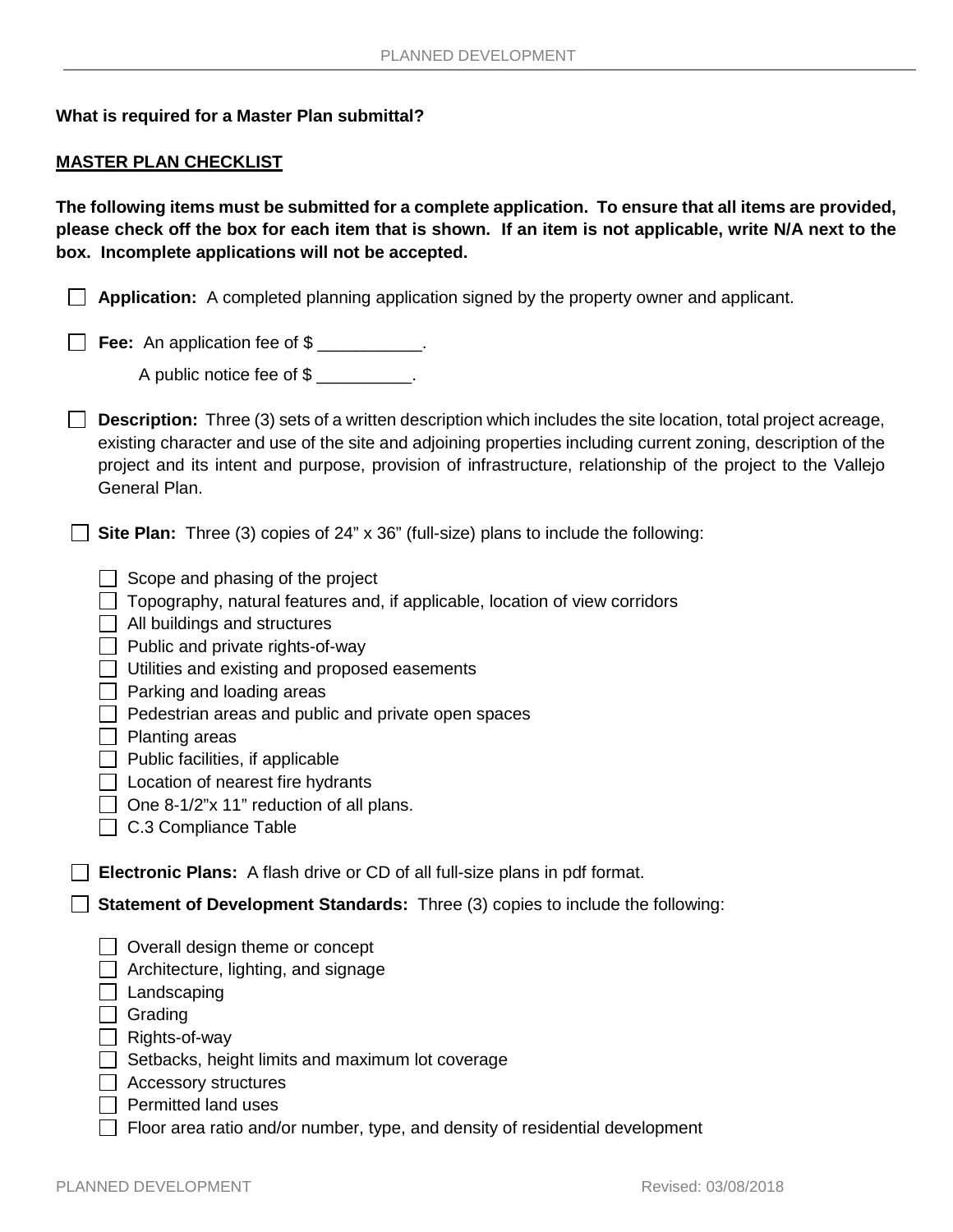**Environmental Review Documentation**: including technical appendices (e.g. traffic, soils, etc.) as required by the Planning Division and as provided by the California Environmental Quality Act (CEQA) Guidelines.

**Site Photos:** Color photos showing the existing property and the adjacent properties.

**Stormwater Control Plan:** Check the table below to determine if the project triggers C.3 (stormwater treatment) requirements. If so, submit a Stormwater Control Plan according to the Contra Costa Clean Water Program (CCCWP) Stormwater C.3 Guidebook (: [http://www.cccleanwater.org/stormwater-c-3](http://www.cccleanwater.org/stormwater-c-3-guidebook/) [guidebook/\)](http://www.cccleanwater.org/stormwater-c-3-guidebook/) and the City of Vallejo Hydromodification Plan [\(http://www.ci.vallejo.ca.us/city\\_hall/departments\\_\\_\\_divisions/public\\_works/engineering\\_division/current\\_](http://www.ci.vallejo.ca.us/city_hall/departments___divisions/public_works/engineering_division/current_development/) [development/\)](http://www.ci.vallejo.ca.us/city_hall/departments___divisions/public_works/engineering_division/current_development/). Site Plan shall show all existing, new and replaced impervious and pervious surface areas and provide the square footage of these areas in table form to verify if project triggers C.3 requirements.

## **Does my project need to comply with the C.3 (stormwater treatment) requirements?**

Calculate the total new and replaced impervious surfaces for the project and refer to the table to below to determine if project triggers C.3 requirements.

| <b>Impervious Area</b><br><b>Threshold</b>                                                                                    | <b>Requirement</b>                                                                                                                                                                                                                                                                                                                                                                                                                                                                  |  |
|-------------------------------------------------------------------------------------------------------------------------------|-------------------------------------------------------------------------------------------------------------------------------------------------------------------------------------------------------------------------------------------------------------------------------------------------------------------------------------------------------------------------------------------------------------------------------------------------------------------------------------|--|
| Projects between 2,500<br>and 10,000 square feet<br>requiring approvals or<br>permits (includes single-<br>family residences) | Install one or more of the following: Direct roof runoff into cisterns or rain<br>barrels for reuse; direct roof runoff onto vegetated areas; direct runoff from<br>sidewalks, walkways, and/or patios on to vegetated areas; direct runoff from<br>driveways and/or uncovered parking lots on to vegetated areas; construct<br>sidewalks, walkways, and/or patios with permeable surfaces; construct bike<br>lanes, driveways, and uncovered parking lots with permeable surfaces. |  |
| Auto service facilities, gas<br>stations, restaurants, and<br>uncovered parking lots<br>over 5,000 square feet                | Submit a Stormwater Control Plan per the Chapter 3 of the CCCWP<br>Stormwater C.3 Guidebook, including features and facilities to ensure runoff is<br>treated before leaving the site. Evaluate feasibility of storage for later use. Use                                                                                                                                                                                                                                           |  |
| All projects between<br>10,000 square feet and<br>one $\arccos 1$                                                             | the LID Design Guide in Chapter 4, including sizing factors and criteria for<br>"treatment only"                                                                                                                                                                                                                                                                                                                                                                                    |  |
| Projects an acre and<br>larger <sup>1</sup>                                                                                   | Prepare and submit a Stormwater Control Plan per Chapter 3 of the CCCWP<br>Stormwater C. Guidebook and use the LID Design Guide in Chapter 4, but<br>modify the sizing factors and criteria for "treatment and flow control" per the<br>City of Vallejo HMP. Evaluate feasibility of storage for later use.                                                                                                                                                                         |  |

<sup>1</sup>Detached single-family homes that are not part of a larger development are specifically excluded.

#### **How is a Master Plan application processed?**

After acceptance of a complete application, the Master Plan proposal is routed for interdepartmental review and analysis. Depending on staff's review, you may be asked to modify your project to comply with City of Vallejo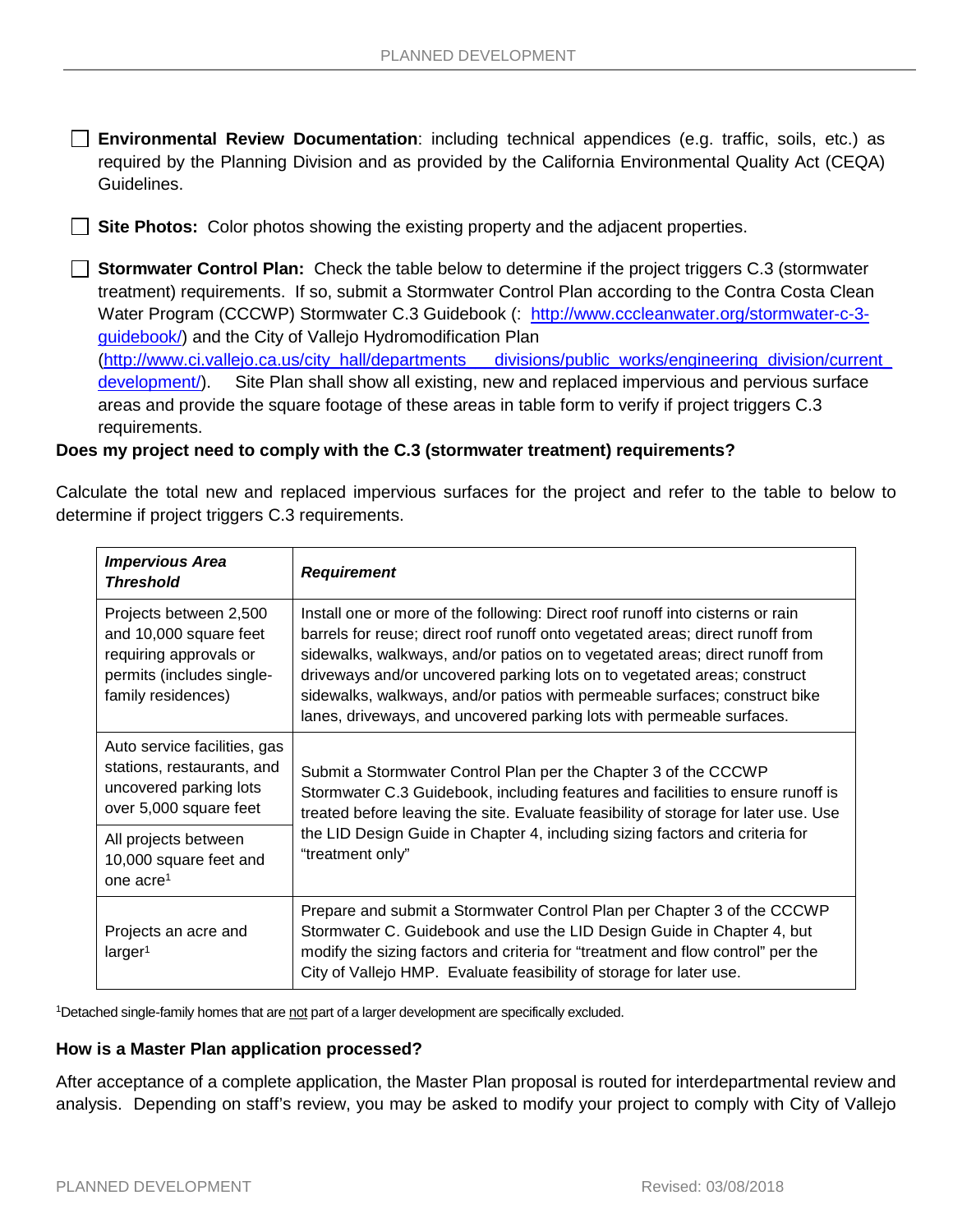development policies and standards. After any project revisions are completed, the Master Plan will be scheduled for a public hearing before the Planning Commission.

At least twenty-one (21) days prior to the Planning Commission hearing, property owners within 500 feet of the boundaries of the subject property will be notified of the public hearing. At the hearing, the Commission will consider the information provided by the Planning Division staff and hear comments from the applicant and the public. After the public hearing portion of the meeting is concluded, the commissioners will make a recommendation to the City Council to approve or deny the Master Plan.

After recommendation on the Master Plan by the Planning Commission, and subsequent notification to surrounding property owners, a second public hearing is scheduled for the City Council to take action to approve or deny the application.

## **UNIT PLANS**

## **What is a Unit Plan?**

The Unit Plan describes the specific design and uses for all or part of the project as proposed conceptually in the Master Plan. The Unit Plan is intended to give the Planning Division and/or the Planning Commission a more refined and detailed description of structures, landscaping, design features and uses within a particular part of the project.

## **What is required for a Unit Plan submittal?**

## **UNIT PLAN CHECKLIST**

After approval of the Master Plan, or if a Master Plan has been waived, a Unit Plan application may be submitted. **The following items must be submitted for a complete application. To ensure that all items are provided, please check off the box for each item that is shown. If an item is not applicable, write N/A next to the box. Incomplete applications will not be accepted.** 

|  |  |  |  |  | $\Box$ Application: A completed planning application signed by the property owner and applicant. |
|--|--|--|--|--|--------------------------------------------------------------------------------------------------|
|--|--|--|--|--|--------------------------------------------------------------------------------------------------|

**Fees:** An application fee of \$

A public notice fee of \$

**Site Plans:** Eight (8) copies which include the following:

- $\Box$  Identification of type and location of all proposed uses
- $\Box$  Roof plan of building

 $\Box$  Location of all existing and proposed structures

- $\Box$  Location of existing trees or natural attributes
- $\Box$  Location of off-street parking and loading facilities
- $\Box$  Location and dimensions of street and highway dedications
- $\Box$  Location of points of entry and exit for vehicles and internal circulation patterns
- $\Box$  Location of walls and fences and the indication of their height and material of construction
- $\Box$  Exterior lighting standards and devices
- $\Box$  Grading and slopes where they affect the relationship of the buildings with cross-sections, amount of cut and fill and a statement of whether or not there will be balanced grading and
- $\Box$  Location of all utilities and related easements
- C.3 Compliance Table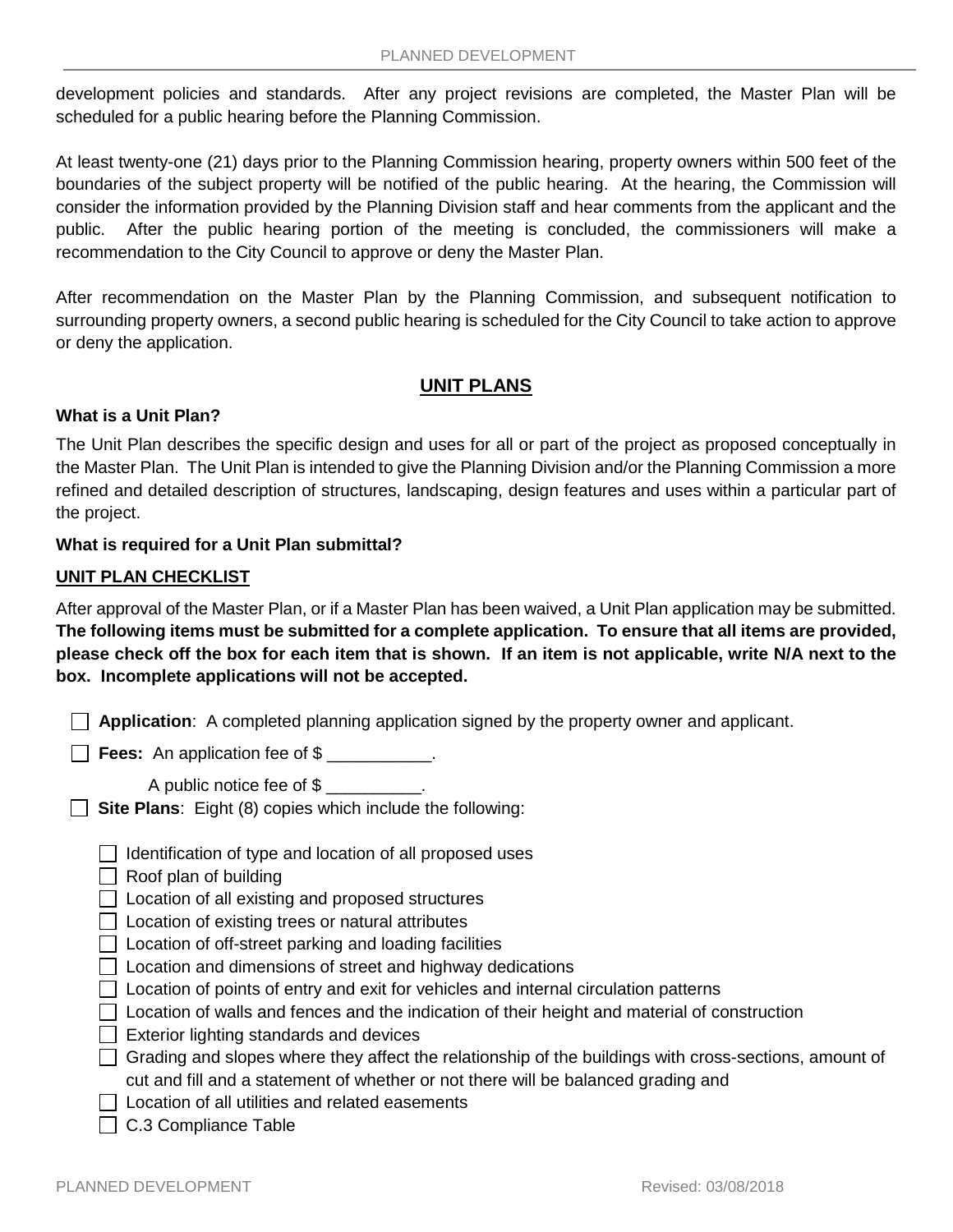|                                         | $\Box$ Landscaping plans: Eight (8) sets showing number, size, spacing and name of plant materials including |
|-----------------------------------------|--------------------------------------------------------------------------------------------------------------|
| planting and irrigation specifications. |                                                                                                              |

| <b>Architectural Plans:</b> Eight (8) sets which include the following:                                                                                                                                                                                                                                                                                                                                                                                                                                                                                                                   |
|-------------------------------------------------------------------------------------------------------------------------------------------------------------------------------------------------------------------------------------------------------------------------------------------------------------------------------------------------------------------------------------------------------------------------------------------------------------------------------------------------------------------------------------------------------------------------------------------|
| Plan drawn to scale at $\frac{1}{4}$ " = 1' (minimum)<br>Elevations and cross-sections of all sides of development<br>Show location, size, color and shape of all appurtenances visible from the exterior, including, but not<br>limited to, signs, stairs, ramps, storage areas, solid waste storage area, utility lines, meter boxes,<br>transformers, mechanical equipment, awnings, balconies, towers and antennas<br>Perspectives, models or other suitable graphic materials, if required by the Planning Division<br>Colors and material of exterior surfaces and<br>Signage plans |
| <b>Stormwater Control Plan:</b> Check the table below to determine if the project triggers C.3 (stormwater<br>treatment) requirements. If so, submit a Stormwater Control Plan according to the Contra Costa Clean<br>Water Program (CCCWP) Stormwater C.3 Guidebook (: http://www.cccleanwater.org/stormwater-c-3-<br>guidebook/) and the City of Vallejo Hydromodification Plan<br>(http://www.ci.vallejo.ca.us/city_hall/departments_<br>_divisions/public_works/engineering_division/current_<br>development/).                                                                       |

**Does my project need to comply with the C.3 (stormwater treatment) requirements?**

Calculate the total new and replaced impervious surfaces for the project and refer to the table to below to determine if project triggers C.3 requirements.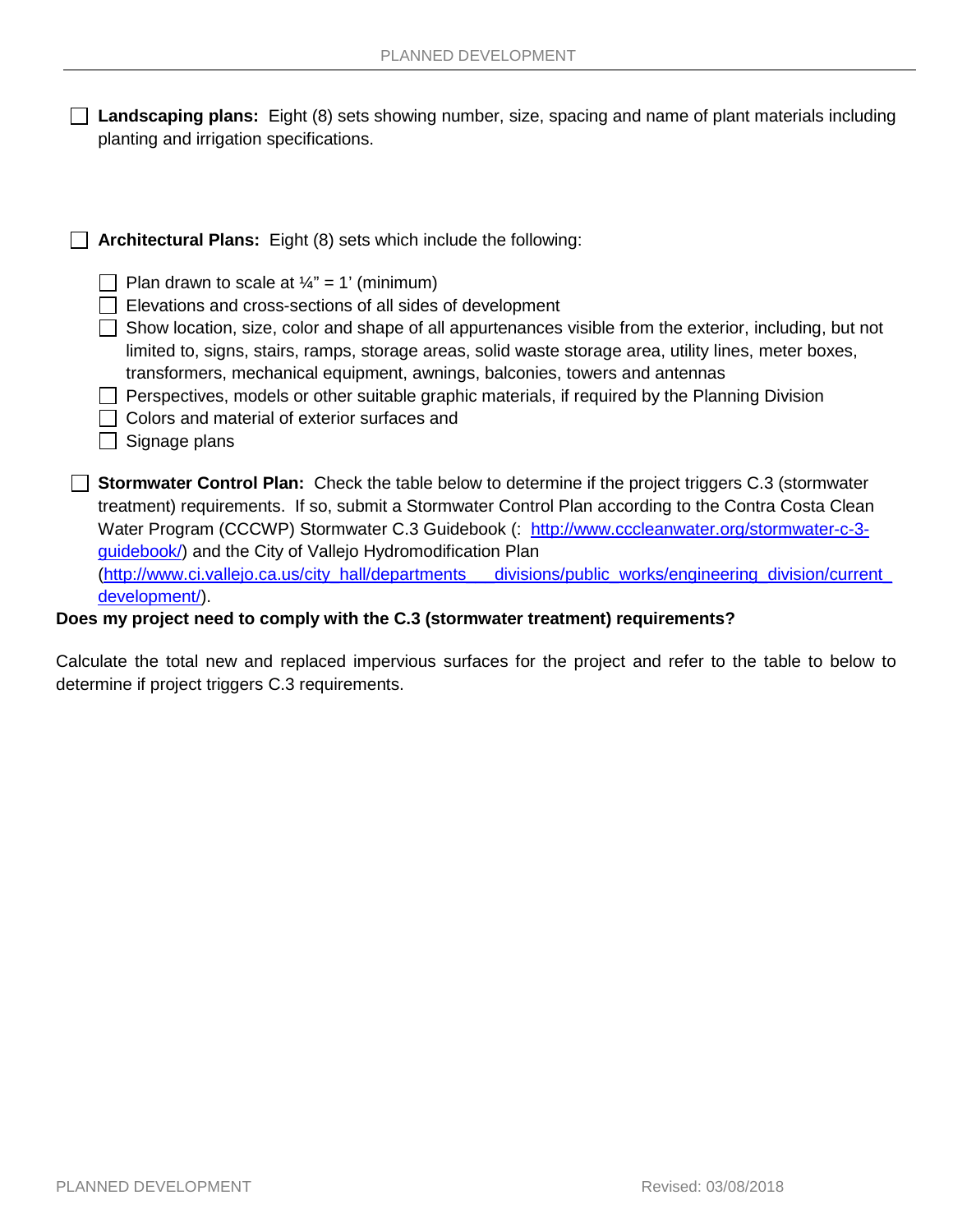| <b>Impervious Area</b><br><b>Threshold</b>                                                                                    | <b>Requirement</b>                                                                                                                                                                                                                                                                                                                                                                                                                                                                  |  |
|-------------------------------------------------------------------------------------------------------------------------------|-------------------------------------------------------------------------------------------------------------------------------------------------------------------------------------------------------------------------------------------------------------------------------------------------------------------------------------------------------------------------------------------------------------------------------------------------------------------------------------|--|
| Projects between 2,500<br>and 10,000 square feet<br>requiring approvals or<br>permits (includes single-<br>family residences) | Install one or more of the following: Direct roof runoff into cisterns or rain<br>barrels for reuse; direct roof runoff onto vegetated areas; direct runoff from<br>sidewalks, walkways, and/or patios on to vegetated areas; direct runoff from<br>driveways and/or uncovered parking lots on to vegetated areas; construct<br>sidewalks, walkways, and/or patios with permeable surfaces; construct bike<br>lanes, driveways, and uncovered parking lots with permeable surfaces. |  |
| Auto service facilities, gas<br>stations, restaurants, and<br>uncovered parking lots<br>over 5,000 square feet                | Submit a Stormwater Control Plan per the Chapter 3 of the CCCWP<br>Stormwater C.3 Guidebook, including features and facilities to ensure runoff is<br>treated before leaving the site. Evaluate feasibility of storage for later use. Use<br>the LID Design Guide in Chapter 4, including sizing factors and criteria for<br>"treatment only"                                                                                                                                       |  |
| All projects between<br>10,000 square feet and<br>one acre <sup>1</sup>                                                       |                                                                                                                                                                                                                                                                                                                                                                                                                                                                                     |  |
| Projects an acre and<br>larger <sup>1</sup>                                                                                   | Prepare and submit a Stormwater Control Plan per Chapter 3 of the CCCWP<br>Stormwater C. Guidebook and use the LID Design Guide in Chapter 4, but<br>modify the sizing factors and criteria for "treatment and flow control" per the<br>City of Vallejo HMP. Evaluate feasibility of storage for later use.                                                                                                                                                                         |  |

<sup>1</sup>Detached single-family homes that are not part of a larger development are specifically excluded.

## **How is a Unit Plan processed?**

If the requirement for a Master Plan has been waived, the Unit Plan submittal must include all the items required for a Master Plan as well. See previous section 'What is required for a Master Plan submittal?' for specific submittal requirements. Additionally, the application processing procedure would be the same as described for a Master Plan.

After acceptance of a complete application, the Unit Plan proposal is routed for interdepartmental review. Unless the Unit Plan requires Planning Commission approval, the Planning Division will make a determination on the application. If one or more of the following situations exist, the Planning Division will forward the Unit Plan application to the Planning Commission for action to approve or deny the application.

- Sale of on-site or off-site alcoholic beverages;
- Development of 9 or more residential units if the requirement for a Master Plan has been waived;
- Manufacturing and/or storage of hazardous and toxic materials;
- Determination by the Planning Manager that the application warrants a public hearing by the Planning Commission.

## **Can a decision on a Master Plan or Unit Plan be appealed?**

Yes, any Planning Division determination may be appealed to the Planning Commission through the Planning Commission Secretary. To appeal, the appellant shall submit a letter stating the reasons of the appeal and how it affects them. The appeal must be filed with the Planning Division within 10 calendar days after the decision is made. A public hearing will then be set for the Planning Commission to consider the appeal. If a Commission decision is appealed to the City Clerk, a public hearing before the City Council will be scheduled.

If no appeal is filed within 10 days of the determination date, the project determination is final.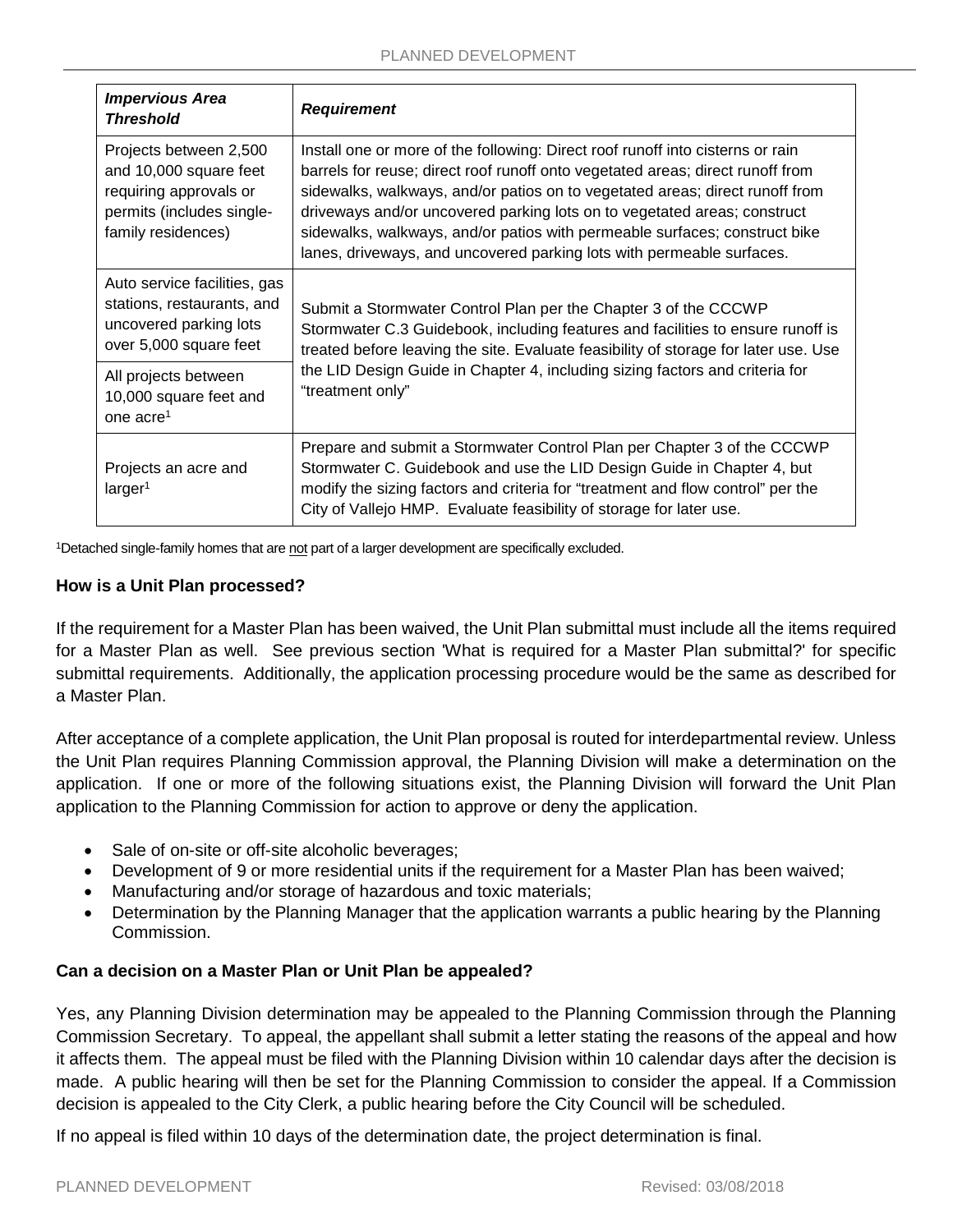## **When are hearings held?**

The Planning Commission usually holds public hearings on the first and third Mondays of each month at 7:00 p.m. in the City Council Chambers, 555 Santa Clara Street.

The City Council usually holds public hearings the second and fourth Tuesdays of the month at 7:00 p.m. in the City Council Council Chambers, 555 Santa Clara Street.

### **When do approvals expire?**

Approval of a Master Plan application is valid for 24 months from the date of approval unless a complete Unit Plan application has been submitted to the Planning Division for processing, in which case the Master Plan approval remains valid.

Approval of a Unit Plan is valid for 12 months form the date of approval unless authorized construction has commenced prior to the expiration date, in which case the Unit Plan is vested and remains valid. If a Unit Plan is approved in conjunction with an approved tentative map of 5 or more lots, the project may be granted up to three 12 month extensions. An extension must be requested by the applicant prior to the initial 12 month expiration date.

## **What if I need more information?**

For further information please contact the City of Vallejo Planning Division at (707) 648-4326.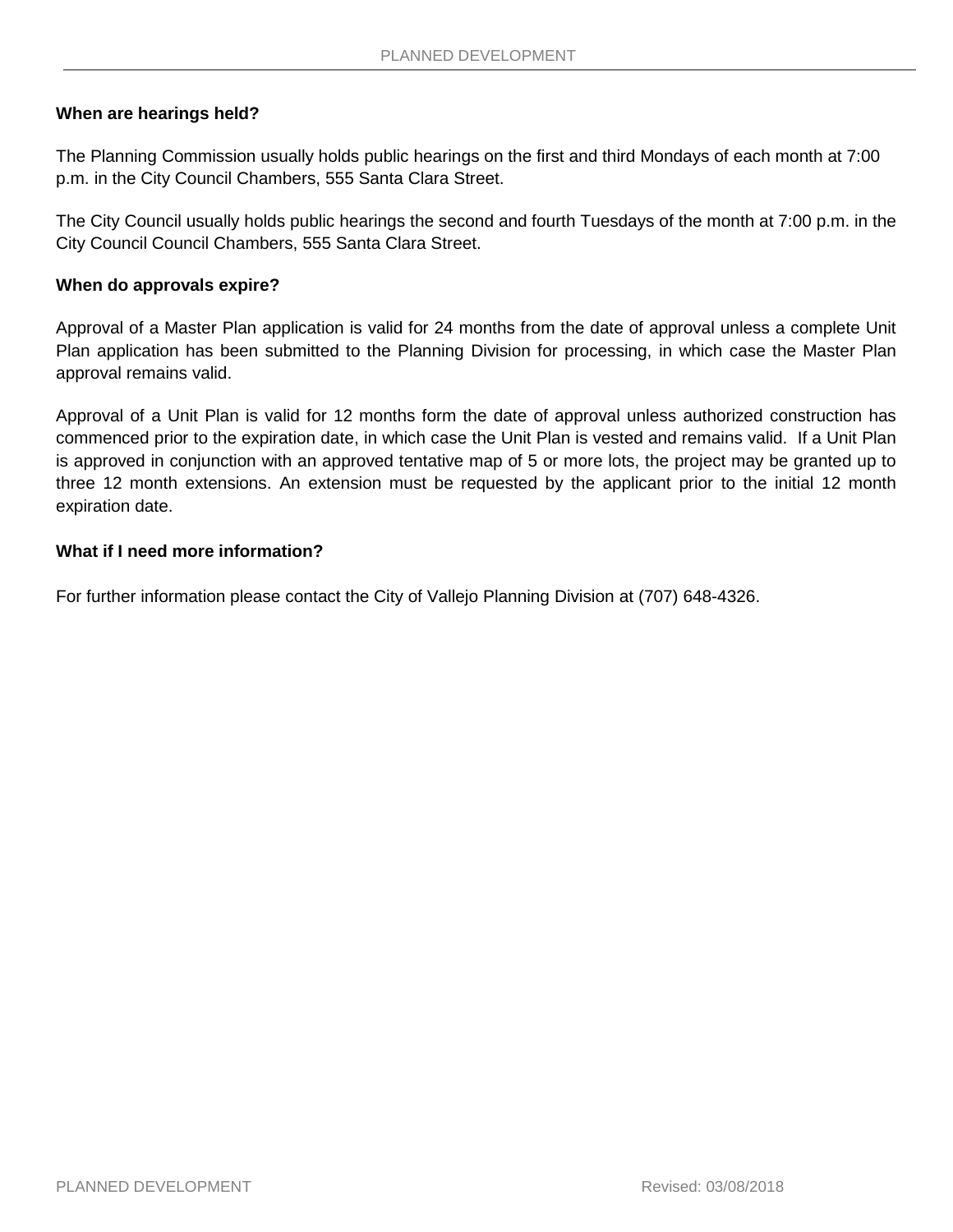## **SITE PLAN AND ELEVATION CHECKLIST**

### **What is a Site Plan?**

A site plan is an accurately scaled drawing illustrating the existing conditions on a parcel as well as the details of any proposed changes or development. Building elevations and floor plans may also be required.

### **When is a Site Plan required?**

A site plan is required in order to review development proposals. You should refer to the individual development application handouts for specific information and number of copies required.

## **SITE PLAN CHECKLIST**

**The following items must be shown on the site plan. To ensure that all items are on the site plan, please check off the box for each item that is shown. If an item is not applicable, write N/A next to the box. Incomplete drawings will not be accepted.** 

 $\Box$ Scale of drawing and north arrow. (Engineer's Scale)  $\Box$ Name and address and phone number of property owner.  $\Box$ Name and address and phone number of the plan preparer.  $\Box$ Name, address and phone number of contractor/builder and Engineer or Architect (designer).  $\Box$ Date of site plan preparation.  $\Box$ Street address and assessor's parcel number.  $\Box$ Topographic contour lines with existing and proposed grades.  $\Box$ Lot size.  $\Box$ Lot lines, back of curb or sidewalk, street center lines and street names.  $\Box$ Location of all existing buildings, proposed building(s), building additions, signs, open space, sidewalks and other improvements as applicable.  $\Box$ Location and nature of all easements. П Location and nature of existing and proposed utility lines and equipment.  $\Box$ Location of the nearest fire hydrant or water source for fire suppression.  $\Box$ Dimensions between all buildings and between all new buildings and property lines. П Square footage of buildings.  $\Box$ Location of existing and proposed landscaping.  $\Box$ Location of existing and proposed parking.  $\Box$ Flood zone information.  $\Box$ Lot coverage calculations. П C.3 Compliance table.